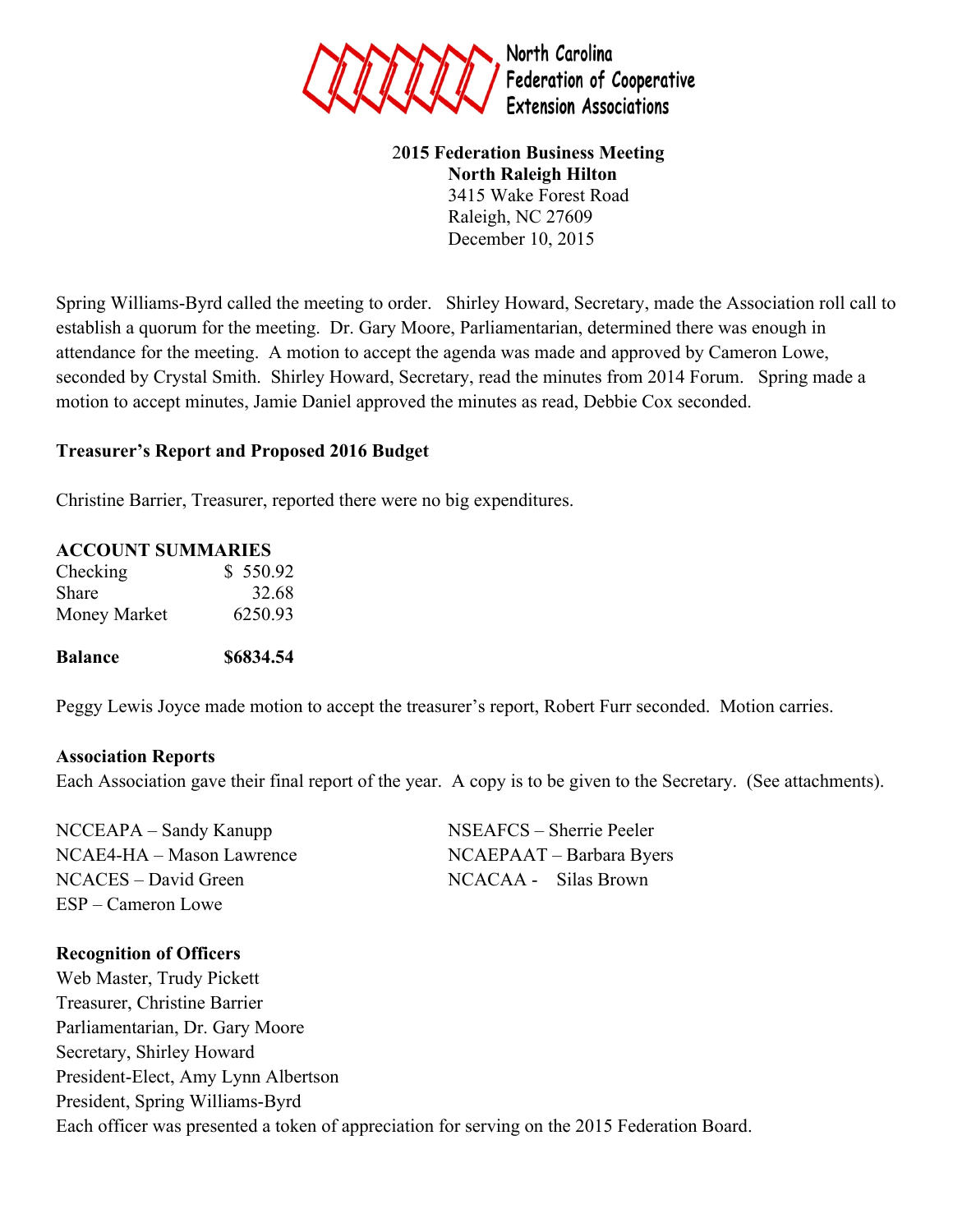### **Election and installation of 2016 Federation Officers**

Federation Officers 2016 President: Amy-Lynn Albertson, NCACAA (Rowan County) President Elect: Charissa Puryear, NCAEPAAT (Granville County) Secretary: Sara Drake ESP (Rowan County) Treasurer: Toi Degree NCEAFCS (Rowan County) Webmaster: Jackie Murphy Miller NCACES (NC State) Parliamentarian: Teresa Story NCCEAPA (Perquimans County) Past President: Spring Williams-Byrd NCAE4-H (Burke County)

Paul Westfall motioned to accept the slate of officers, Delphine Sellars seconded.

### **2015 Leadership and Service Award**

Amy Lynn Albertson presented the 2015 Leadership and Service Award to Delphine Sellars, CED of Durham County Extension Services. Sellars was nominated for this award for her dedication and work in Extension, to her staff and the community.

Peggy Lewis Joyce motioned to adjourn the meeting, Paul Westfall seconded.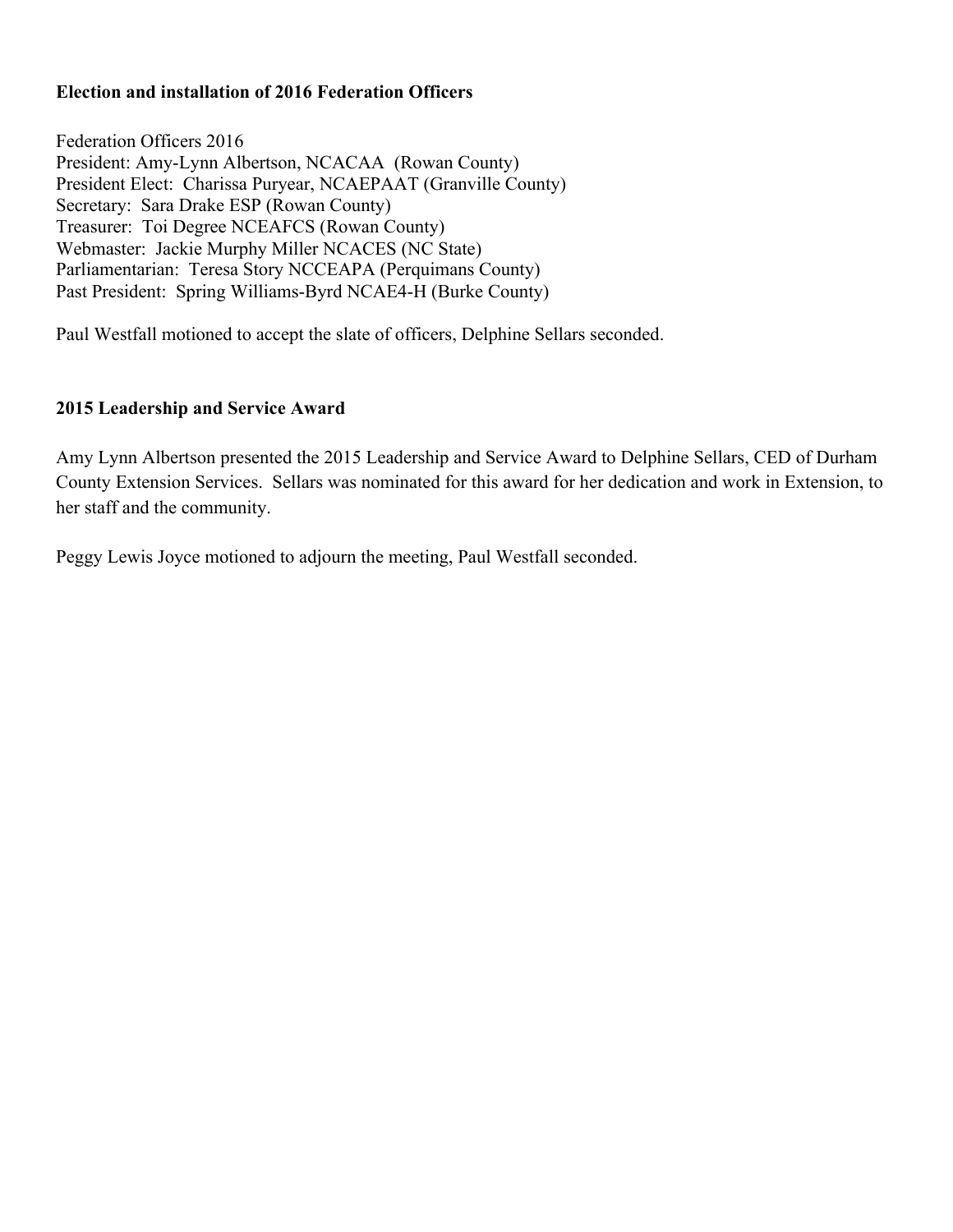# North Carolina Association of **Cooperative Extension Specialists**

December 10, 2015

Federation Forum N.C. Cooperative Extension State Conference

To: Spring Williams-Byrd, Federation President

RE: NC Association of Cooperative Extension Specialists (NC ACES) Association Report

In 2015, NC ACES continued to build on its theme of recognizing **Excellence,** encouraging **Scholarship**, and providing **Leadership** opportunities for Extension professionals with a special focus on improving communications among all specialists, agents and administrators. We provided three professional development opportunities during the year in strategic plan development, collaborations and networking and recognition of outstanding extension service award recipients. Attendees during these events represented a diversity of departments including representation from both NC State University and NC A&T State University.

In 2016, NC ACES plans to focus on the development of integrated programming across the university and encourage creative ideas for collaborations and partnerships in multiple program areas and universities.

The **first priority** identified in the NC ACES strategic plan was development of tangible benefits for its members and a mentoring role for the organization. What can our association members do to become more relevant and impactful? To this end, the association began with the development of a new Extension web portal, www.ncaces.ces.ncsu.edu. We compiled a summary of creative ideas for collaborations and partnerships across multiple program areas and universities, posted on our website. And we hosted a special session on the FDA Food Safety Modernization Act (FSMA) and provided updates from our three outstanding extension service award recipients:

### Special Specialist Award

- Hannah Burrack Applied Insect Ecology and Management Program in Field and Horticultural Crops Outstanding Subject Matter Program (developed by an individual)
- Sarah Blacklin Women Working in the Meat Business
- Outstanding Subject Matter Program (developed by a specialist team)
- Award Winners: Andrew Behnke, Cintia Aguilar, Diana Urieta The Juntos Program

For those specialists who were not able to attend the fall NC ACES meeting, they truly missed an opportunity to learn from three of the best Extension programs in the College and University.

The **next priority** identified is updating the NC ACES by-laws to reflect recent changes in our organization and better align ourselves with other associations in the Federation. We supported development of the guidelines for scholarly Extension publications (also known as "numbered publications") and are exploring ways to support the Extension Publications Review and Approval (EP-3) Process. And our professional improvement committee is in the process of developing guidelines for Extension Specialists on appointment-based expectations in preparation of their Statement of Mutual Expectations.

NC ACES is experiencing change just like all associations are during these challenging times, but it is during times like these that make our organizations stronger, more relevant and impactful. We are pleased to report the past year has been an exciting and productive one for NC ACES members and we are looking forward to yet another year in recognizing **Excellence,** encouraging **Scholarship**, and providing **Leadership** opportunities for Extension professionals.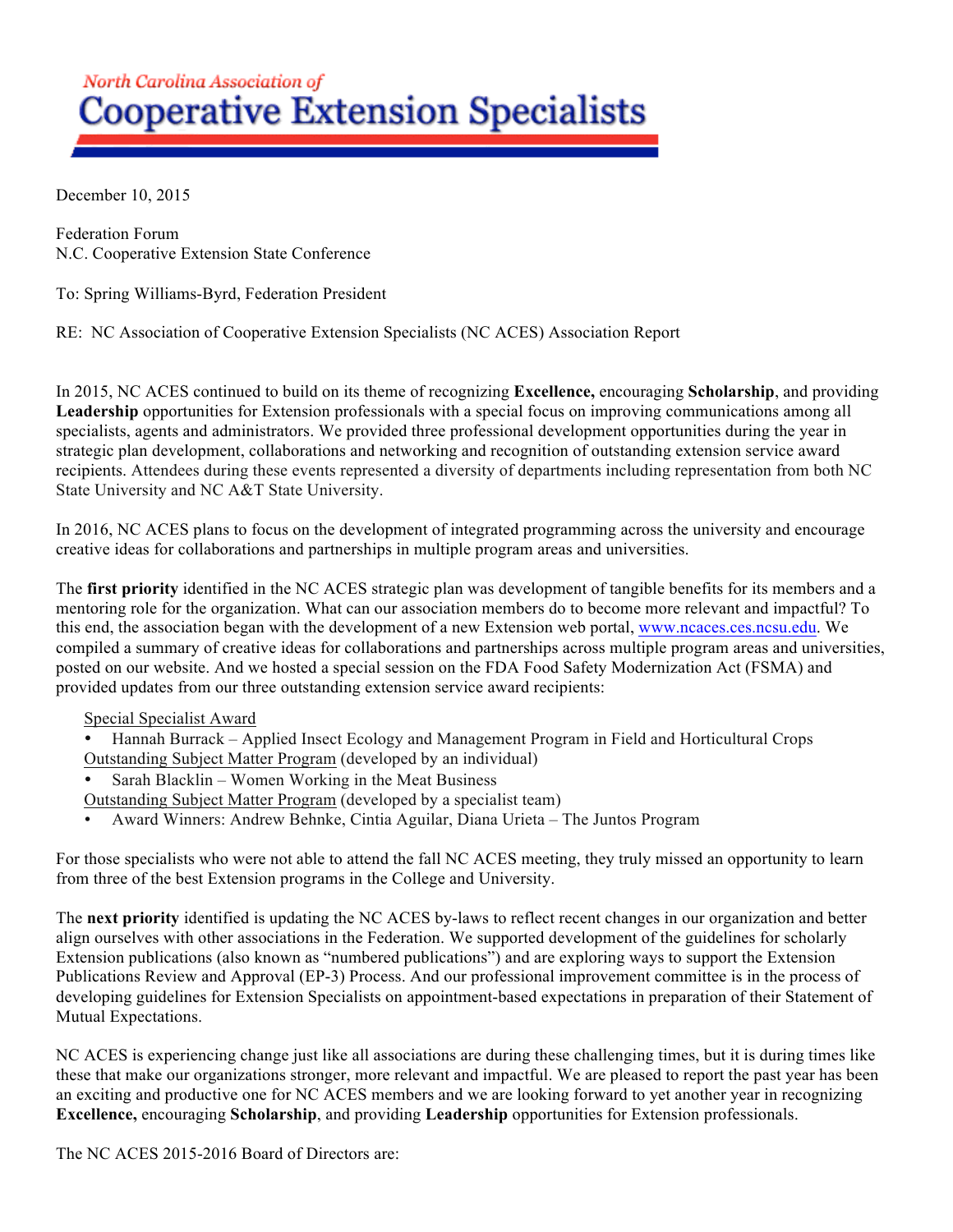President – Joanna Massey Lelekacs President-elect – Nichole Huff Past President – David Green Treasurer – Mark Megalos Secretary – Misty Blue-Terry Parliamentarian – Gary Moore Elected Board: J. Dara Bloom, Sanjun Gu, Autumn Guin, Joshua O. Idassi, Susan Jakes, Eric McConnell

Membership in NC ACES has increased with 43 members in good standing (dues paid) and 274 on the mailing list. The association voted in 2015 to offer life memberships to active Extension professionals and this option is expected to increase significantly in the future. Only current members in good standing are eligible to serve as association officers or committee chairs.

Respectfully submitted by:

Dr. David P. Green NC ACES Past-President, 2015-2016

**NCCEAPA Report 2015 Federation Forum December 10, 2015 North Raleigh Hilton** 

While our membership did decline somewhat this past year, the North Carolina Extension Association of Administrative Professionals (NCCEAPA) continues to be strong and work toward our goals of "proficiency, professionalism, and public relations."

Many of our members are taking advantage of the COMPASS program offered by Administration for professional improvement, and we are very appreciative for this opportunity.

We had a very successful annual meeting this past September in New Bern. We presented our annual awards – the Executive Board Award, the Sue Mills Lighthouse Award, and our new award (only two years old), the Distinguished Service Award.

We are looking forward to the coming year under the leadership of Susan Johnson from Cumberland County.

Presented by:

Sandy Kanupp 2015-16 NCCEAPA President

### **2015 ESP Report**

The Xi Chapter of ESP is in the midst of their annual membership campaign. We currently have 69 members registered for 2016 including 10 first time members. We are still accepting membership applications.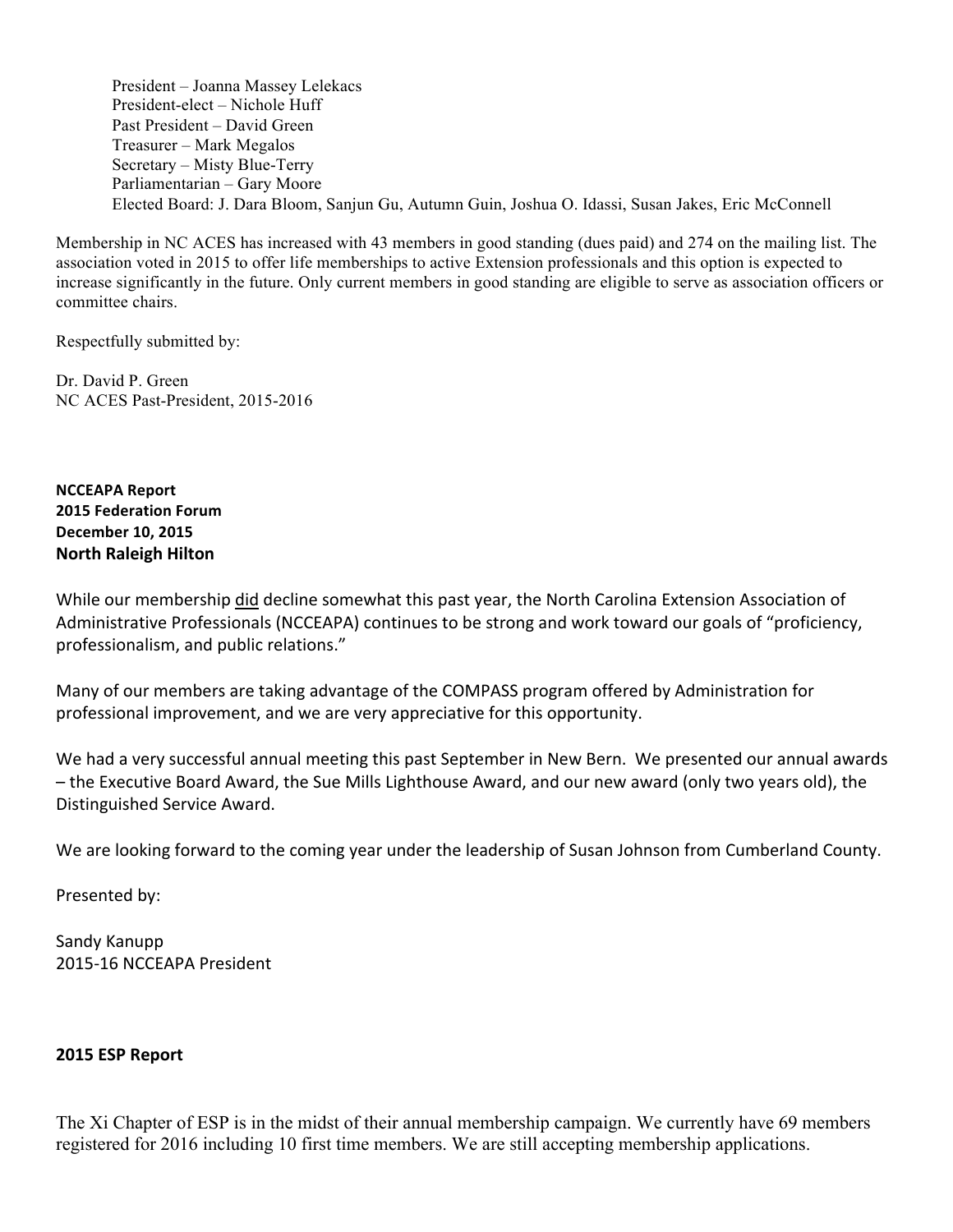Membership is open to any Extension employee with three or more years of experience. We welcome your membership.

ESP held their annual meeting on Monday with about 40 of our members. The program centered around expectations for and planning a national ESP meeting. NC has won the bid to host the 2017 national ESP meeting in Wilmington, NC. The group designated co-chairs for the conference planning committee which are Mark Blevins and Tammy Kelly. Conference themes and activities were also discussed and will be submitted to national for consideration.

Members memorialized those ESP members that have passed during 2015. Those members included Dr. Paul Dew, Dr. Edgar Boone, and H. Leslie Miller.

The annual awards ceremony was conducted recognizing the outstanding achievements of members.

Finally, the 2016 officers were installed. Those include: Past president - Cameron Lowe President - Rebecca Liverman President - Elect - Tammy Kelly Secretary- Meg Wyatt Treasurer - Debra Stroud Analyst -Robbie Furr

Cameron S. Lowe County Extension Director Currituck County Center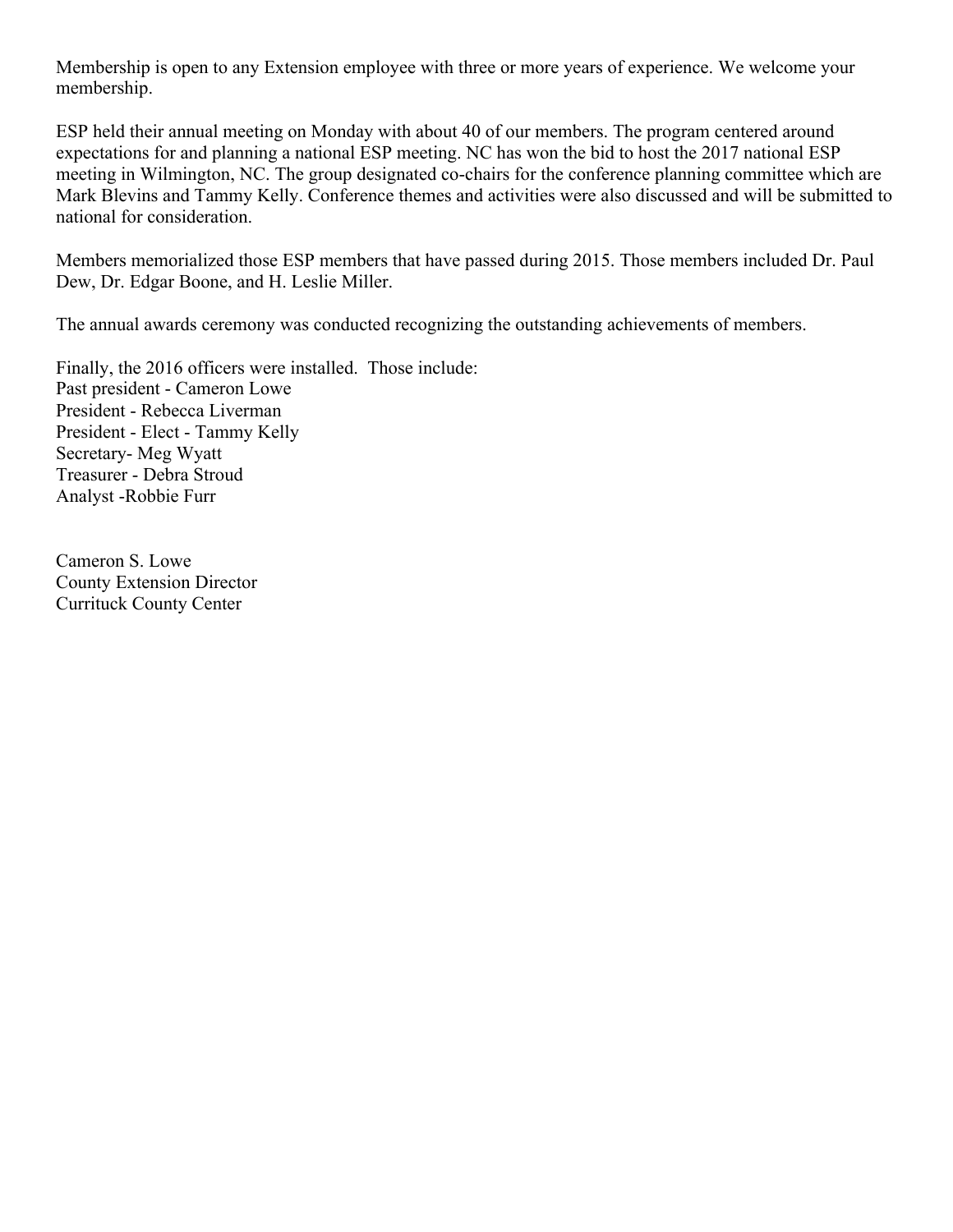

*North Carolina Association Of Extension Program Assistants,* 

# *Associates and Technicians*

*Charissa M. Puryear* President (919) 603-1350

> *Margaret Ruff* President-Elect (828) 255-5522

*Seydel Cropps* Vice-President (NC District President) (336) 401-1805

> *Ashley Faucette* Secretary (919) 603-1350

*Sherry Fischlschweiger* Treasurer (252) 232-2262

> *Della Hicks* Treasurer-Elect (252) 388-3954

*Catherine Daniels* Parliamentarian (704) 353-0740

*Ivelisse Colon* Webmaster (336) 641-2422

*Barbara Byers* Past President (919) 731-1527

*Linda Semon* West District President (827) 757-1257

*Sheila Gregory* NE District President (252) 232-2261

*Rebekah Benton* SE District President (910) 640-6607

*Shirley Rush* SC District President (910) 875-2162

*Shannon McCollum* Administrative Liaison (919) 515-8486

**Federation Report**

December 10, 2015

It has been a busy year for NCAEPAAT but a very productive one. The Board of Directors is working very hard to insure that the NCAEPAAT is providing a quality service to the membership and developing skills through service.

### **Annual Conference**

North Central District sponsored the Annual Conference and State Meeting September 9<sup>th</sup>-11<sup>th</sup> in Winston-Salem, NC. The theme of "Our Time to Shine" resonated throughout the conference during workshops, awards banquets and speakers. The theme encouraged members to highlight the wonderful things that they do within Extension and offered strategies for adding "shine" to our programs through increased technology knowledge and resources, creative teambuilding, understanding personal styles and evaluation. Wonderful workshops were presented from various staff members across the state. We were greatly motivated by our Luncheon speaker, Dr. Westbrook and our Capnote speaker, Dr. Downing. During the conference, the Association welcomed six new members through a New Member Orientation presented by Barbara Byers, 14-15 President as well as a Charter Member of the Association. Dr. Bernadette Watts presented our highest award to Marian Booth during the awards Banquet. North Central District Director Jim Cowden spent the conference with us and we were pleased to receive an administrative update from Dr. Yoder on the final day of the conference. Officers for the 15-16 year were elected and installed during the State Meeting. 15-16 Officers for the NCAEPAAT include:

Charissa M. Puryear-President Margaret Ruff-President-Elect Seydel Cropps-Vice President Ashley Faucette-Secretary Sheryy Fischishweiger-Treasurer Della Hicks-Treasurer-Elect Catherine Daniels-Parliamentarian

The Board hit the ground running and began implementing ideas and procedures to help support our current membership and work to encourage growth.

### **How Can We Better Serve the Membership?**

The Board of Directors met on October  $8<sup>th</sup>$  in Raleigh to brainstorm and and initiate some changes to support and increase our membership. Some of the items we are working on include:

- Updating and re-formatting our forms and policies to include the membership form
- Implement transition documents and schedule to assist with board member transition (i.e. conference chairs, board member books, etc)